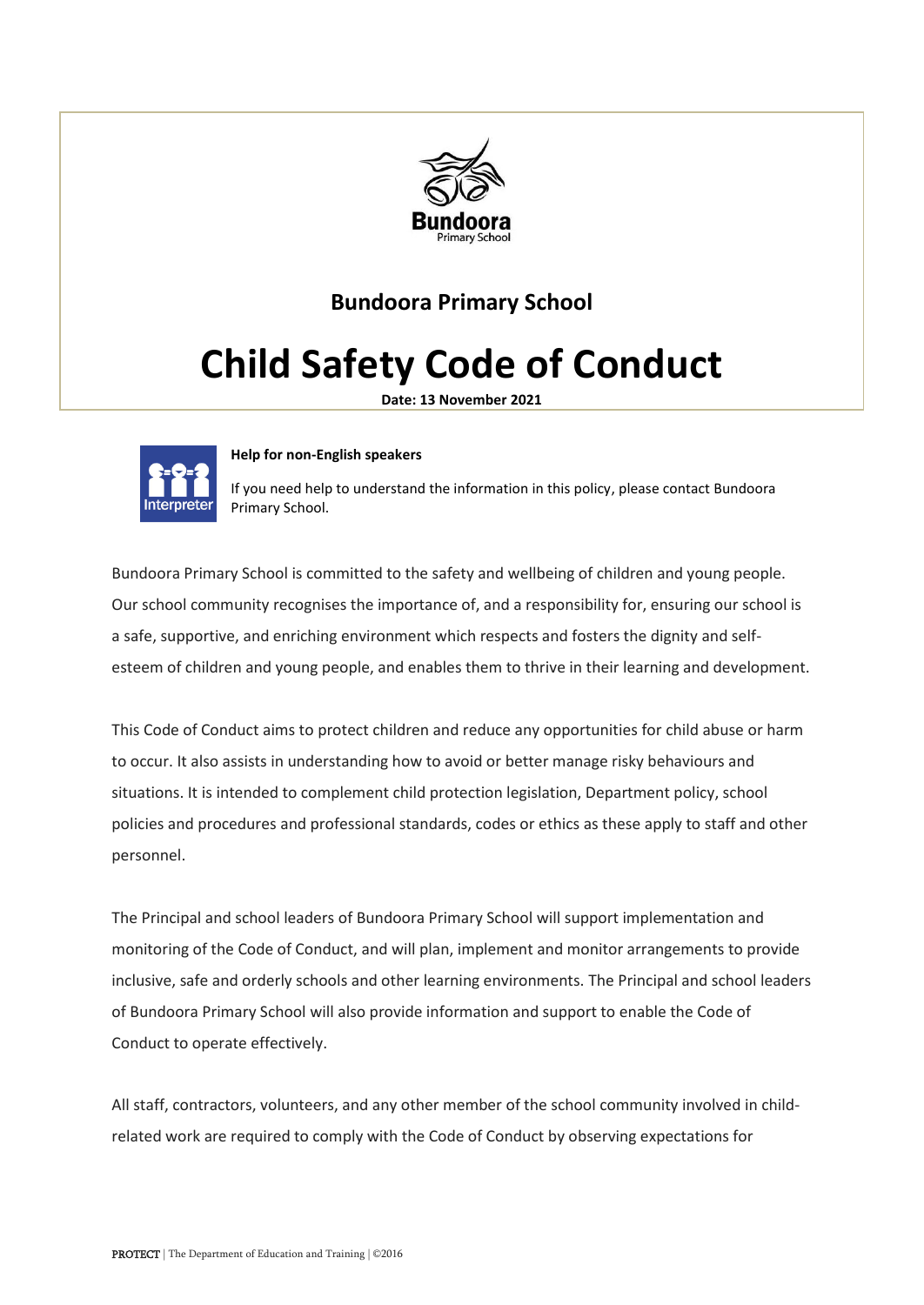appropriate behaviour below. The Code of Conduct applies in all school situations, including school camps and in the use of digital technology and social media.

#### **Acceptable behaviours**

As staff, volunteers, contractors, and any other member of the school community involved in childrelated work individually, we are responsible for supporting and promoting the safety of children by:

- always upholding the school's statement of commitment to child safety and adhering to the school's child safe policy
- treating students and families in the school community with respect both within the school environment and outside the school environment as part of normal social and community activities.
- listening and responding to the views and concerns of students, particularly if they are telling you that they or another child has been abused or that they are worried about their safety/the safety of another child
- promoting the cultural safety, participation, and empowerment of Aboriginal and Torres Strait Islander students
- promoting the cultural safety, participation, and empowerment of students with culturally and/or linguistically diverse backgrounds
- promoting the safety, participation, and empowerment of students with a disability
- reporting any allegations of child abuse or other child safety concerns to the school's leadership
- understanding and complying with all reporting or disclosure obligations (including mandatory reporting) as they relate to protecting children from harm or abuse.
- if child abuse is suspected, ensuring as quickly as possible that the student(s) are safe and protected from harm.

## **Unacceptable behaviours**

As staff, volunteers, contractors, and any other member of the school community involved in childrelated work we must not:

- ignore or disregard any concerns, suspicions, or disclosures of child abuse
- develop a relationship with any student that could be seen as favouritism or amount to 'grooming' behaviour (for example, offering gifts)
- exhibit behaviours or engage in activities with students which may be interpreted as abusive and not justified by the educational, therapeutic, or service delivery context